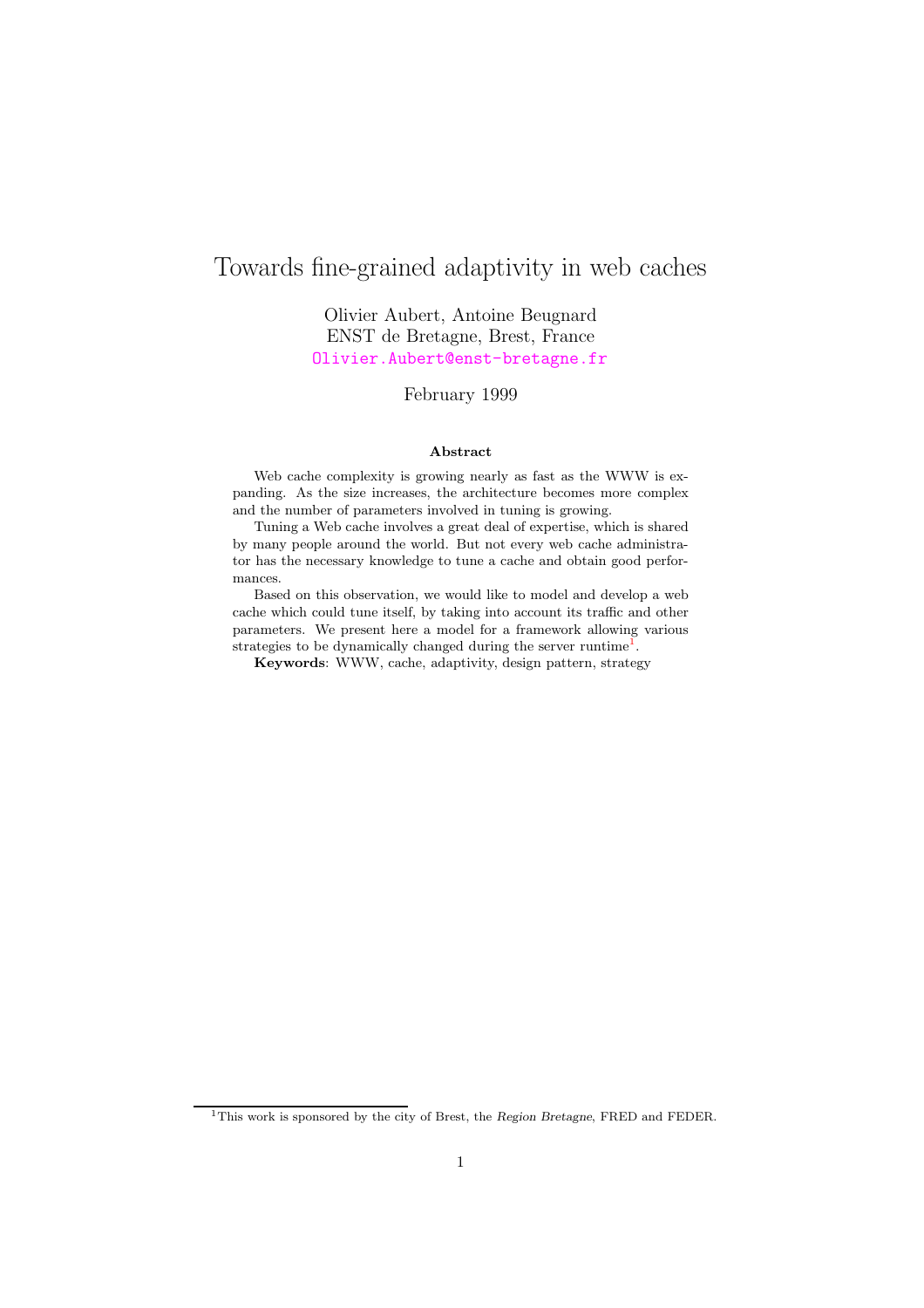### 1 Introduction

Previous experience with large system [\[17\]](#page-8-0) has shown that their configuration should be as automatic as possible, thus allowing the system to respond to environmental changes rapidly.

Web caches, which are commonly grouped into large cooperating clusters, are no exception to this rule. They are tuned by operators today, but the increasing complexity will soon prevent them reacting to changes in network traffic or system load.

That is why we would like to investigate the field of modular web caches that have the ability to configure themselves. This self-configuration implies some adaptivity.

The adaptivity concept is already used in many domains. It relies on the idea that a system should adapt to its environment. If the external conditions change, the system should evolve accordingly. The underlying assumption is that a system – in the sense of an entity interacting with an external environment – cannot be considered independently of its environment.

Typical examples include graphical interface adaptivity and hypertext adaptivity [\[9\]](#page-8-1), OS adaptivity [\[8\]](#page-8-2) or routing adaptivity.

We have briefly introduced the adaptivity concept. In this article, we explain how it can be applied to web caches in section [2.](#page-1-0) Our model is presented in section [3:](#page-2-0) we will present the global model, the information and statistics model, then the various strategies isolated so far in section [4.](#page-4-0) We will mention similar work in section [5.](#page-6-0) Finally, a provisional timeline and future research ideas will be given in the conclusion.

# <span id="page-1-0"></span>2 Application to web caches

Adaptivity can naturally be applied to web caches. It can be implemented with different granularities, however. We mention these, ranging from coarser to finer, and describe in greater detail the fine-grained adaptivity that we have chosen to study.

The coarser granularity is used for instance in distributed web caches to organize the distribution of the data in the whole system dynamically. The AWC project [\[5\]](#page-7-0) is cited as an example in section [5.](#page-6-0) It does not have a great influence on the inner working of each node of the distributed system, apart from the implementation of the distribution algorithm. The fine-grain approach considers that each node of the distributed system can benefit from an independent adaptivity of certain parameters or strategies. The authors of [\[2\]](#page-7-1) have for instance shown the importance of the low-level details involved in a cache. We will here focus on the fine-grain approach, but the two granularities are of course not exclusive.

The idea of a fine-grained adaptive web cache stems from many sources. Amongst these are our previous interest in the adaptivity concept, and also numerous articles in the web caching domain which describe or study various algorithms. Many different algorithms have been proposed for instance for document replacement  $[13, 11]$  $[13, 11]$  $[13, 11]$  or consistency  $[14, 10, 12, 3]$  $[14, 10, 12, 3]$  $[14, 10, 12, 3]$  $[14, 10, 12, 3]$  $[14, 10, 12, 3]$  $[14, 10, 12, 3]$  $[14, 10, 12, 3]$  policies.

The study of a web cache configuration file, using  $Squid[18]$  $Squid[18]$  for instance, reveals a significant number of tuning parameters: cache\_mem, maximum\_object\_size,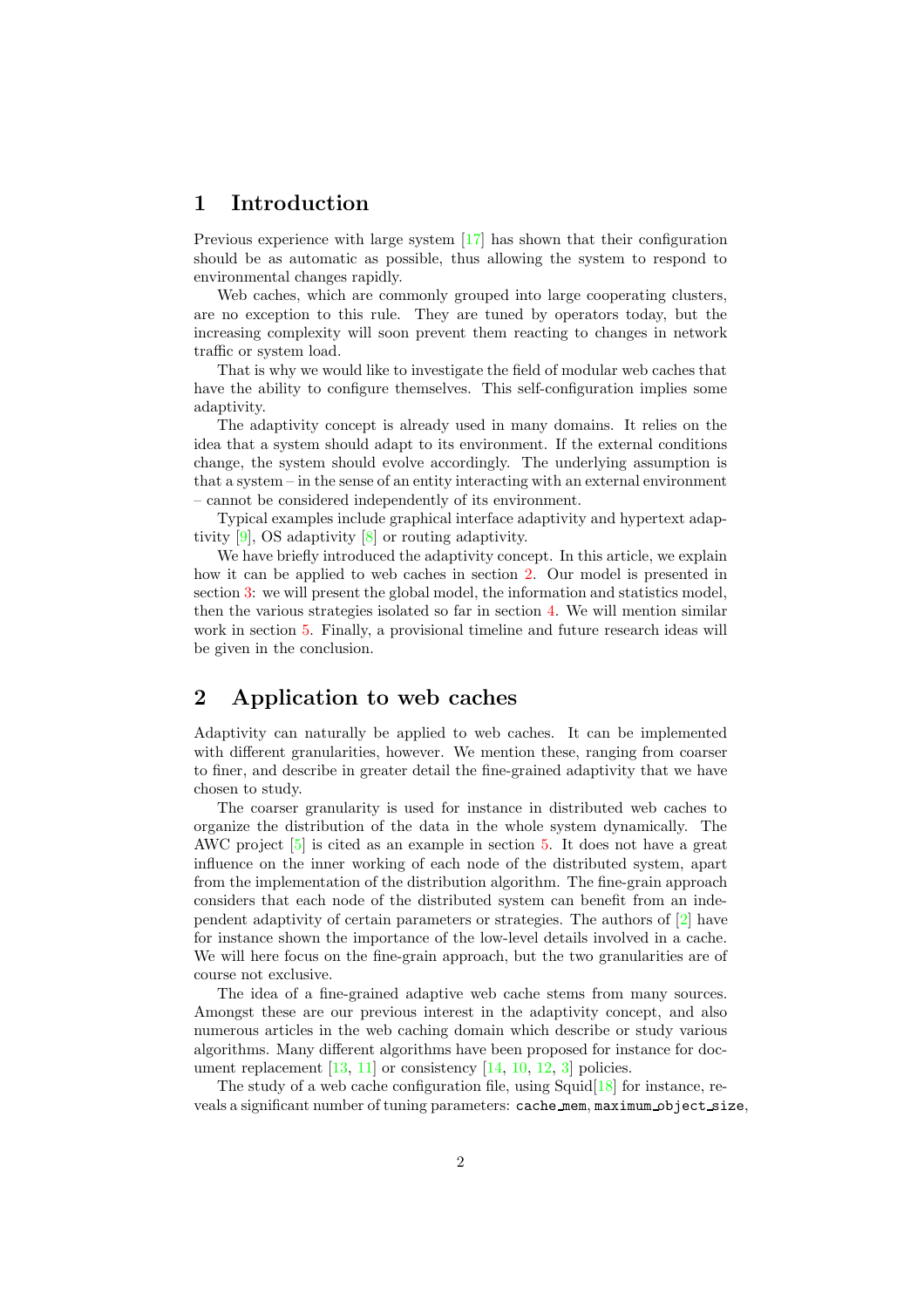refresh pattern, quick abort, delay pool, timeouts, etc.

This observation, as well as the reading of the squid-users mailing-list in which many messages are dedicated to tuning questions, has led us to think that a fine-grained tuning of web caches (as opposed to the configuration of a group of caches, described later in section [5\)](#page-6-0) can offer a significant improvement in performance.

The W3C (World-Wide-Web Consortium[\[15\]](#page-8-9)) published a Replication and *Caching Position Statement* [\[17\]](#page-8-0), in which they list a number of requirements for caches. One of them is Limited Human Intervention. It states explicitly that

A human must dedicate resources (storage, processing, bandwidth) to the use of the system at some point.

That is especially true for the *routing or optimization configurations in large* scale systems, which are too complicated to be manually reconfigured as fast as the system evolves.

For a large scale system, most replication and caching decisions must be completely automatic, though local policy decisions may be imposed over such an infrastructure.

Thus our system must not only be tunable, but it must be able to tune itself. Therefore the main aspects of our project involve:

- *introspection capability* of the caches to access the information necessary to take tuning decisions.
- *isolated politcies/strategies*, designed with the Strategy Design Pattern [\[6\]](#page-7-3) in mind. A Strategy Design Pattern defines a family of algorithms, encapsulates each one, and makes them interchangeable.
- decision rules.

# <span id="page-2-0"></span>3 Model

One of the goals of the project is to elaborate the model of a framework designed to integrate various strategies. We elaborated a preliminary version of the model, which we intend to prototype in order to refine it later. We briefly explain here our development choices, then describe the context of our global model. Finally, we give an overview of our information and statistical model.

We have chosen not to develop the entire prototype from scratch, in order to concentrate on the specific aspects of web caches. Thus we have chosen to use an existing product, Jigsaw.

Jigsaw [\[16\]](#page-8-10) is the experimentation platform of the W3 Consortium [\[15\]](#page-8-9) in which they evaluate the new protocols and standards which are proposed. It features a modular architecture, and has the additional benefit of being up-todate with respect to the latest standards such as HTTP1.1 [\[4\]](#page-7-4).

We consider a distributed cache system as a set of interconnected nodes. Each node can constitute a potential access point for the rest of the network. The access method is not strictly defined here, so it could be anything from a standard proxy access to a specialized access method to provide a transparent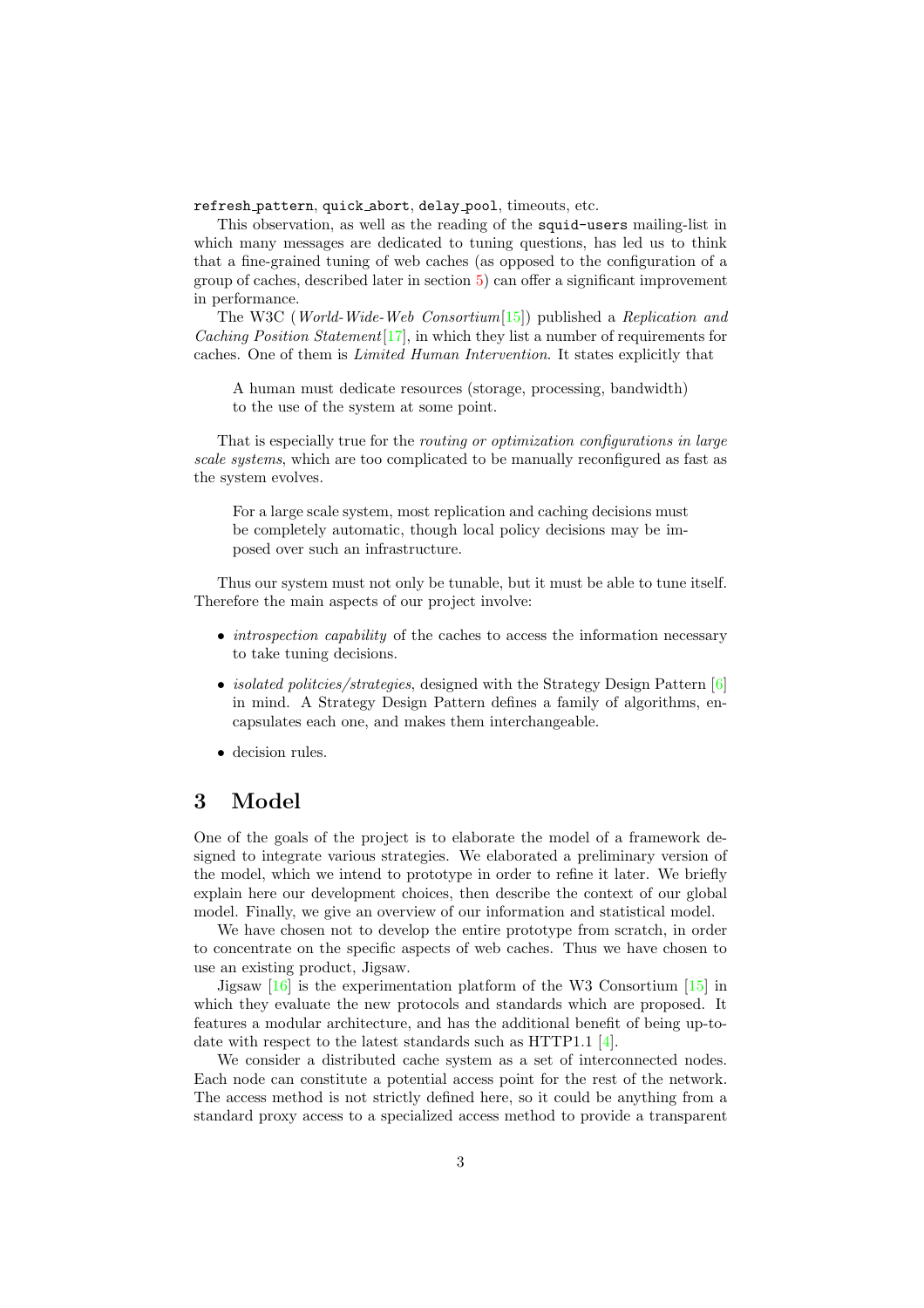caching system. All the nodes cooperate to increase storage size, as well as computation capabilities. From the client's point of view, the whole system is just one entity. Our model concerns only one individual node, which will feature, among other strategies, many strategies defining the relationship between this node and its neighbours. We will define some of these strategies below.

One node of the system is composed of a control entity called Cache, which processes information – Reference, DocumentCluster – according to the strategies described in section [4.](#page-4-0) Figure [1](#page-3-0) represents a simplification of our model. The strategies appearing in it are described in section [4.](#page-4-0)



<span id="page-3-0"></span>Figure 1: Global model

#### Information model

The information (see figure [2\)](#page-4-1) appears as DocumentClusters: WWW requests typically involve approximately fixed sets of documents – for instance the inline images for an HTML document. It seems interesting to take this locality factor into account, in order to optimize the placement and the expiration method of the data.

The cache will mainly process DocumentClusters, while having the possibility to handle individual References. This is a modified *Composite* design pattern  $[6]$ , that represents part-whole hierarchies of objects.

Our ultimate goal is to make our cache system self-adaptive. In order to achieve this, we have to gather statistical information which will allow us to determine the strategies that should be used.

Every event occurring in a node of our system has to be recorded. We especially record information about the documents that have been stored (and may have been purged since) in our cache. For the moment we have defined the following events:

**DownloadEvent** download of a document, i.e. its transfer from an external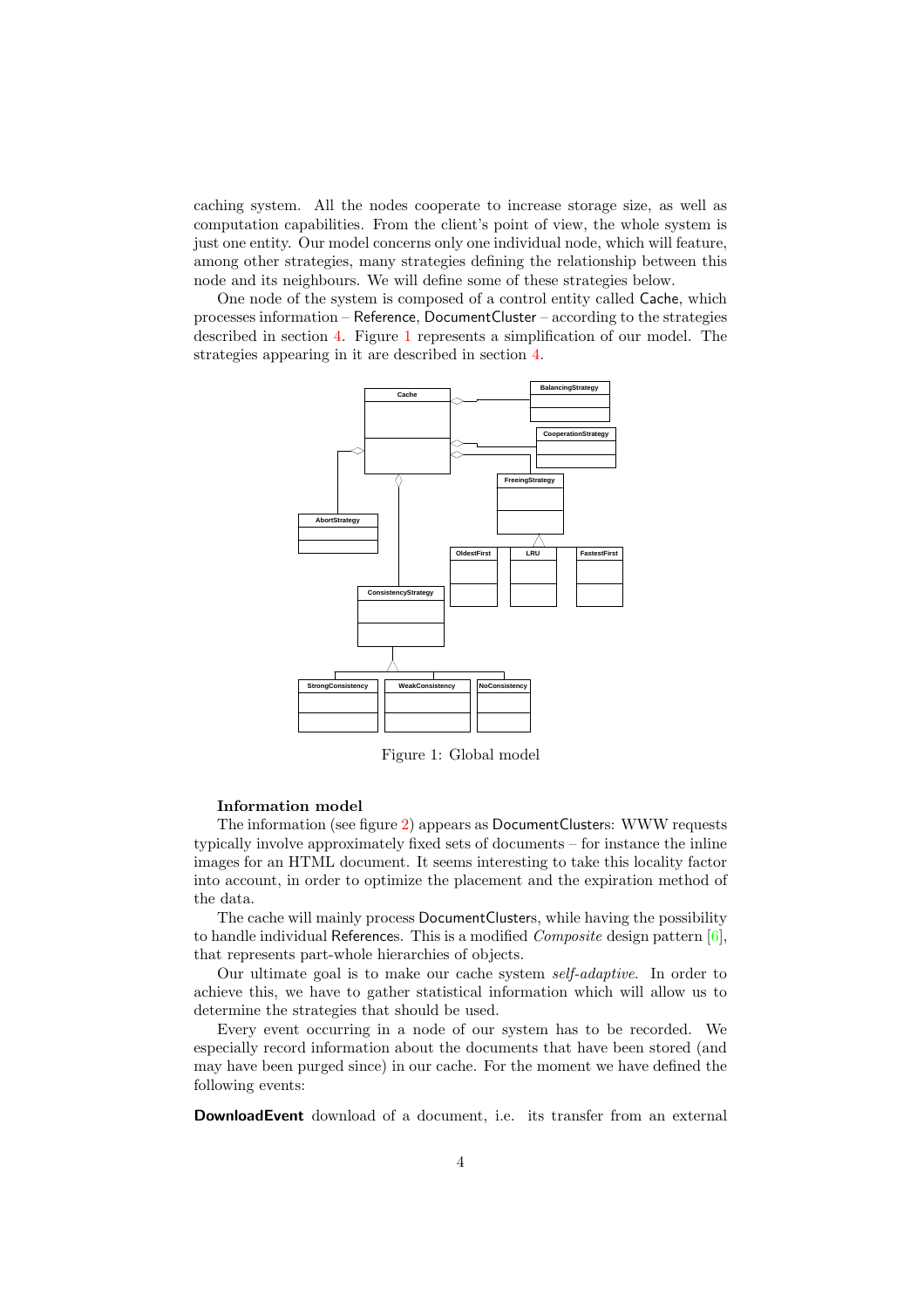

<span id="page-4-1"></span>Figure 2: Information model

entity into the node.

UploadEvent upload of a document to a client.

**PurgeEvent** purge of the document from the node. Note that once a document is purged, we continue to keep track of it in our event log.

Each event contains useful parameters, such as the name of the document, the date, and other state information.

This information will accumulate very quickly, so we have to implement the ability to summarize a number of events into a StatisticsEvent.

# <span id="page-4-0"></span>4 Strategies

Figures [1](#page-3-0) and [2](#page-4-1) both feature strategies that do not apply to the same category of elements. We classify them in two groups: global strategies and local strategies.

Global strategies apply to a defined set of nodes. We have to think of a mechanism that will ensure that the global strategies are synchronized over a set of nodes.

CooperationStrategy This strategy allows us to establish the cooperation model used by the nodes. It is not necessarily global to the entire distributed web cache, but it has to be coherent between two cooperating nodes.

Existing cooperation strategies are ICP, CARP, Digests, WCCP, etc.

BalancingStrategy This will decide on which node the information retrieved is to be stored, and migrate the information from one node to another,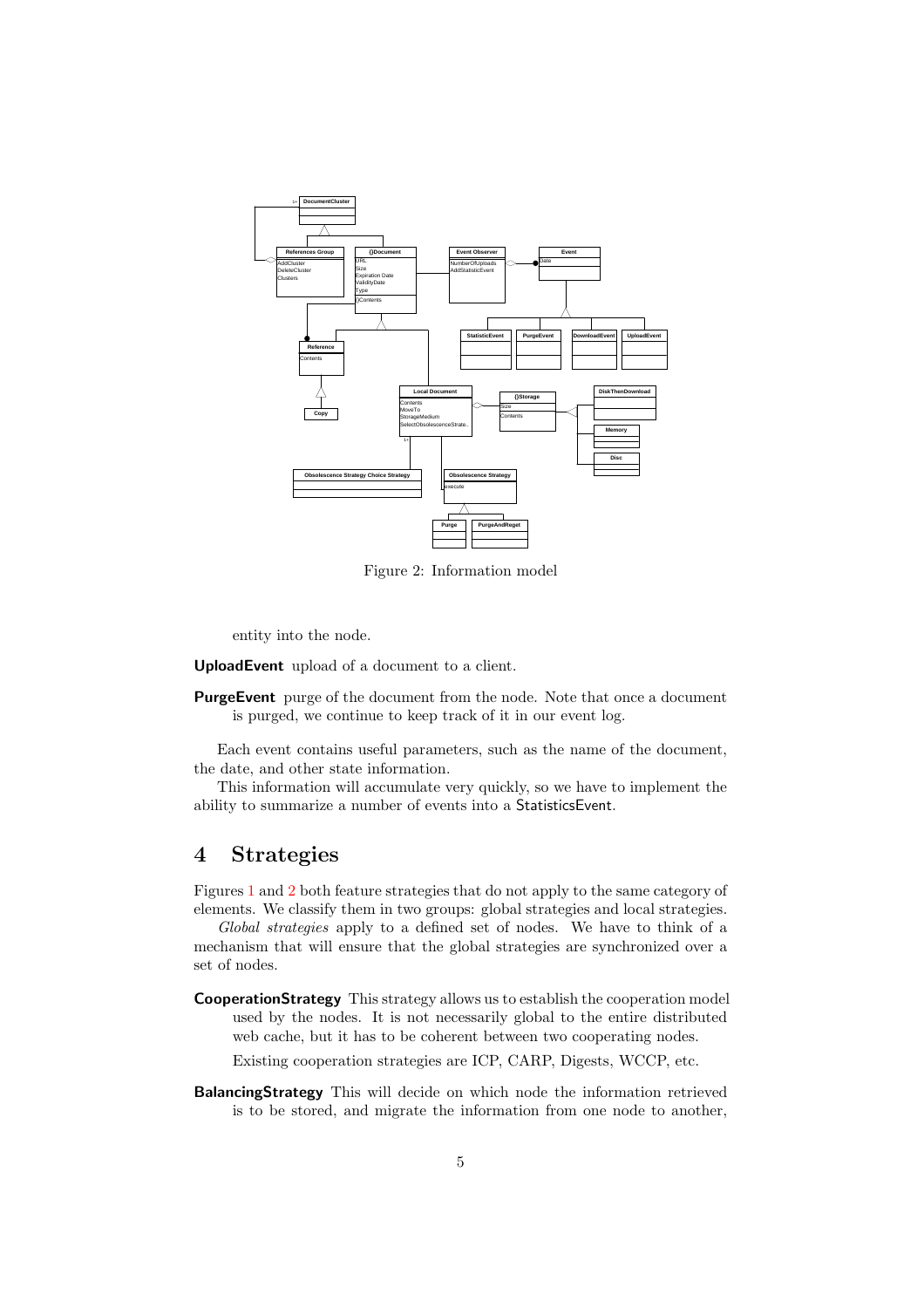in order to balance the load or bring the data closer to the client. Its intersection with the CooperationStrategy is not empty, so we may have to merge them in the future.

ConsistencyStrategy The consistency of documents can be achieved in various ways. Many algorithms [\[14,](#page-8-5) [10,](#page-8-6) [12,](#page-8-7) [3\]](#page-7-2) have been proposed, implementing weak consistency or strong consistency.

Local strategies can vary from one system node to another. They allow us to adapt our distributed system configuration internally. We can distinguish two degrees of locality: local to the node or local to a document.

Strategies local to a document can vary from one document to another. They take into account parameters such as size, download times, etc.

- StorageStrategy decides on which storage unit the document is to be stored. The initial decision is made on the basis of known factors (document type, document size) but it can change as statistical information about the document is gathered (especially access frequency). We can envision many storage methods:
	- onDisk only on disk.
	- inMemory only in memory (small documents frequently requested).
	- MemoryThenDisk for swappable documents. We store the document first in memory, and later swap it to disk.
	- DiskThenNetwork for big documents that are located on fast servers: we can afford to store only the beginning of a file, and fetch the rest directly from the original server.
- FetchingStrategy This strategy determines the method used to fetch, or refetch, a document. Statistical data that we have accumulated, especially the speed of the connection to the original site, as well as topological information about the other nodes in the system, can lead us to choose for instance to directly fetch the document rather than to use a cooperation method.

Strategies local to a node take into account a wider range of parameters.

- FreeingStrategy The most commonly used FreeingStrategy is based on the LRU (Least Recently Used) algorithm, but many articles  $[20, 21, 19, 1]$  $[20, 21, 19, 1]$  $[20, 21, 19, 1]$  $[20, 21, 19, 1]$  $[20, 21, 19, 1]$  $[20, 21, 19, 1]$  $[20, 21, 19, 1]$  have proposed other methods.
- AbortStrategy This is a mapping from the quick abort configuration directive of Squid. It defines the way that the cache handles client-initated aborts. This parameter has a great impact on bandwidth consumption, so an adaptive strategy should be able to observe the bandwidth used, and adapt the AbortStrategy accordingly.

The framework that we plan to build should give us the ability to change a strategy. These changes can happen at different times:

• *cold change*, i.e. the classical definition in a configuration file, taken into account when restarting the server.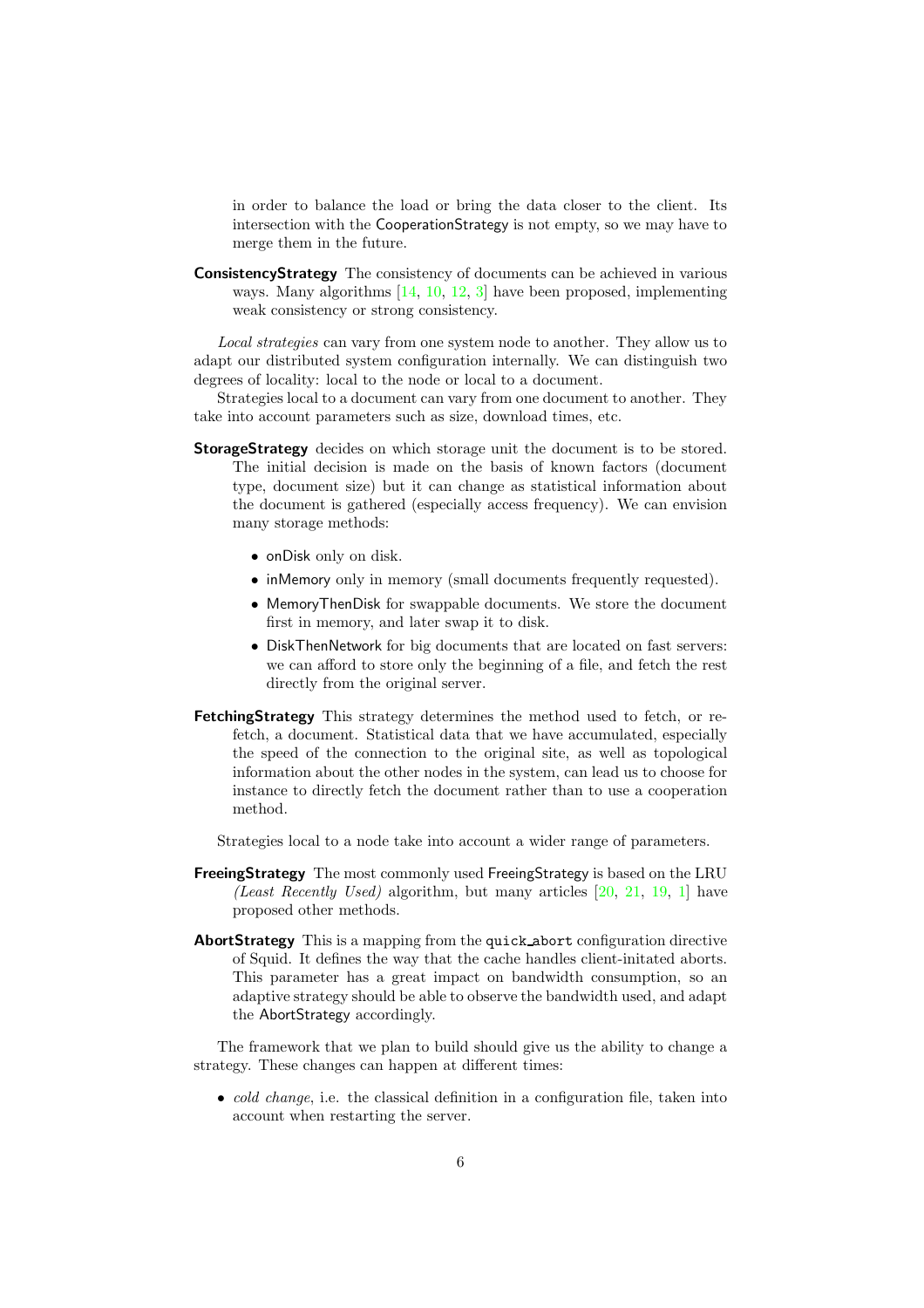• hot change, during server runtime.

In order to provide true adaptivity, we must have the ability to modify a strategy during server runtime. This constraint introduces interesting problems.

First, one common feature of strategies - considered here as algorithms - is that they often need invariants. So how do we handle the invariant change during a strategy switch? What should we do in the case of conflicting invariants?

Moreover, as our model is local to a single node of the system, should we allow many different strategies in cooperating nodes? We will have to classify the extent of a strategy, which can be either local to the node, or global to the entire system.

Finally, we will have to study the *cost of a switch in strategy*. Our aim being to optimize performances, we have to take the switch time and the frequency of switches into account.

### <span id="page-6-0"></span>5 Similar work

We have noticed two similar projects. They both present adaptivity as an important feature, which permits greater performances and scalability.

The Adaptive Web Caching project [\[5\]](#page-7-0) is an ongoing project at UCLA and LBNL. It aims at building a self-configuring Web caching system consisting of overlapping multicast groups of Web caches.

They propose to "develop self-organizing algorithms and protocols" that allow cache groups to dynamically adjust themselves according to changing conditions in network topology, traffic load, and user demand [\[5\]](#page-7-0).

This project uses adaptivity at a greater level of granularity, thus not involving any low-level tuning of the individual nodes of the whole system.

The JAWS project [\[7\]](#page-7-6) is closer to our project, but in another class of products, Web servers. Web caches and Web servers are of course not that different, but there are some features related to web caching such as distribution or document expiration that justify the development of two different systems.

The JAWS project has a very complete approach, including adaptive protocols and threads of control. Our goal is to be less intrusive, and use existing functions or protocols as far as possible.

# 6 Conclusion

This is work in progress. So far, a first version of the model has been designed and is being implemented, in order to have an experiment platform and determine the performances and shortcomings of our model.

One of the constraints of our project was to work with existing protocols and infrastructure, while keeping the ability to evolve with new standards. That is why we chose Jigsaw as our development platform. Its endorsement by the W3C and its modular structure seem to respect these constraints.

At the time of writing, there is still no working prototype. An implementation is being developed, which will follow these steps:

1. Implementation of the general framework, which can be divided into two parts: strategy handling and event collecting.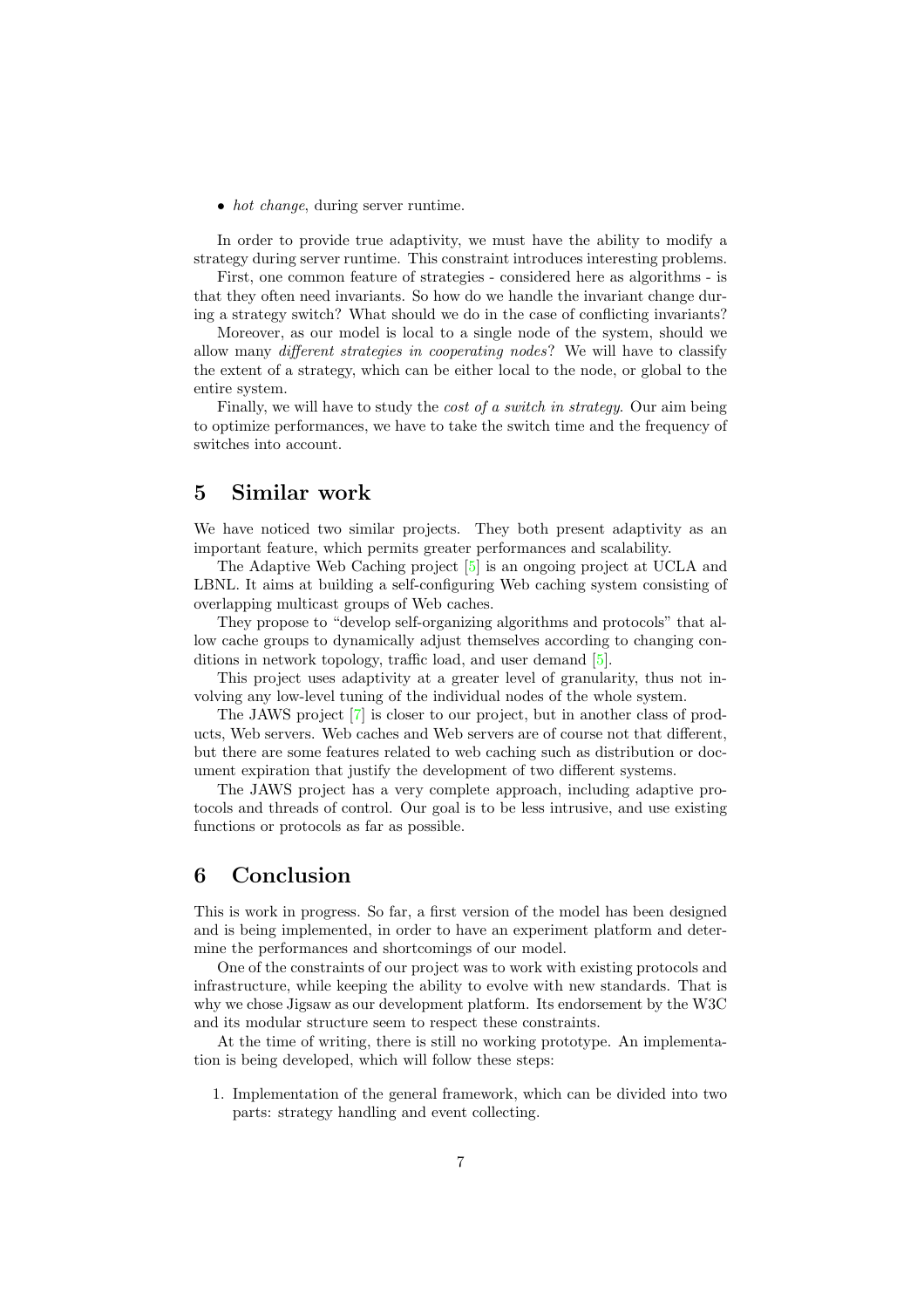- 2. Implementation of at least two types of strategies: Storage and Freeing seeming to be good candidates.
- 3. Manual adaptivity, i.e. manual tuning of the cache in order to study the problem of switch in strategy, and the impact on performance.
- 4. Implementation of self adaptivity, which will require us to elaborate algorithms, heuristics or other methods to extract relevant pieces of information from statistical information.

Using strategies has brought other directions of research to our notice:

- *strategy combination/conflicts*. How do combinations interact, how can we specify the application range of a strategy, in order to ensure that there are no conflicts?
- *switch in strategy*. Switch time is a critical phase. How do we keep the invariant of the strategy and what is the state of our system during switch time?

### <span id="page-7-5"></span>References

[1] Jean-Chrysostome Bolot and Philipp Hoschka. Performance engineering of the world wide web: Application to dimensioning and cache design. In Fifth International World Wide Web Conference, May 1996,

URL: [http://www5conf.inria.fr/fich\\_html/papers/P44/Overview.html](http://www5conf.inria.fr/fich_html/papers/P44/Overview.html).

- <span id="page-7-1"></span>[2] Ramon Caceres, Fred Douglis, Anja Feldmann, Gideon Glass, and Michael Rabinovich. Web proxy caching: The devil is in the details. In 1998 Workshop on Internet Server Performance, 1998,
	- URL: [http://www.cs.wisc.edu/~cao/WISP98/html-versions/anja/proxim\\_wisp/index.html](http://www.cs.wisc.edu/~cao/WISP98/html-versions/anja/proxim_wisp/index.html).
- <span id="page-7-2"></span>[3] Adam Dingle and Tomas Partl. Web cache coherence. In Fifth International WWW Conference, 1996, URL: <http://sun3.ms.mff.cuni.cz/~dingle/webcoherence.html>.

<span id="page-7-4"></span>[4] R. Fielding, J. Gettys, J. Mogul, H. Frystyk, and T. Berners-Lee. Hypertext

<span id="page-7-0"></span>[5] Sally Floyd. Adaptive web caching. In 2nd International Web caching workshop, 1996,

URL: <http://ircache.nlanr.net/Cache/Workshop97/Papers/Floyd/floyd.ps>.

- <span id="page-7-3"></span>[6] Erich Gamma, Richard Helm, Ralph Johnson, and John Vlissides. Design Patterns - Elements Of Reusable Object-Oriented Software. Addison Wesley, 1995.
- <span id="page-7-6"></span>[7] James Hu. The jaws adaptive web server. Technical report, Washington University of St Louis, 1998,

URL: <http://www.cs.wustl.edu/~jxh/research/>.

Transfer Protocol – HTTP/1.1, January 1997.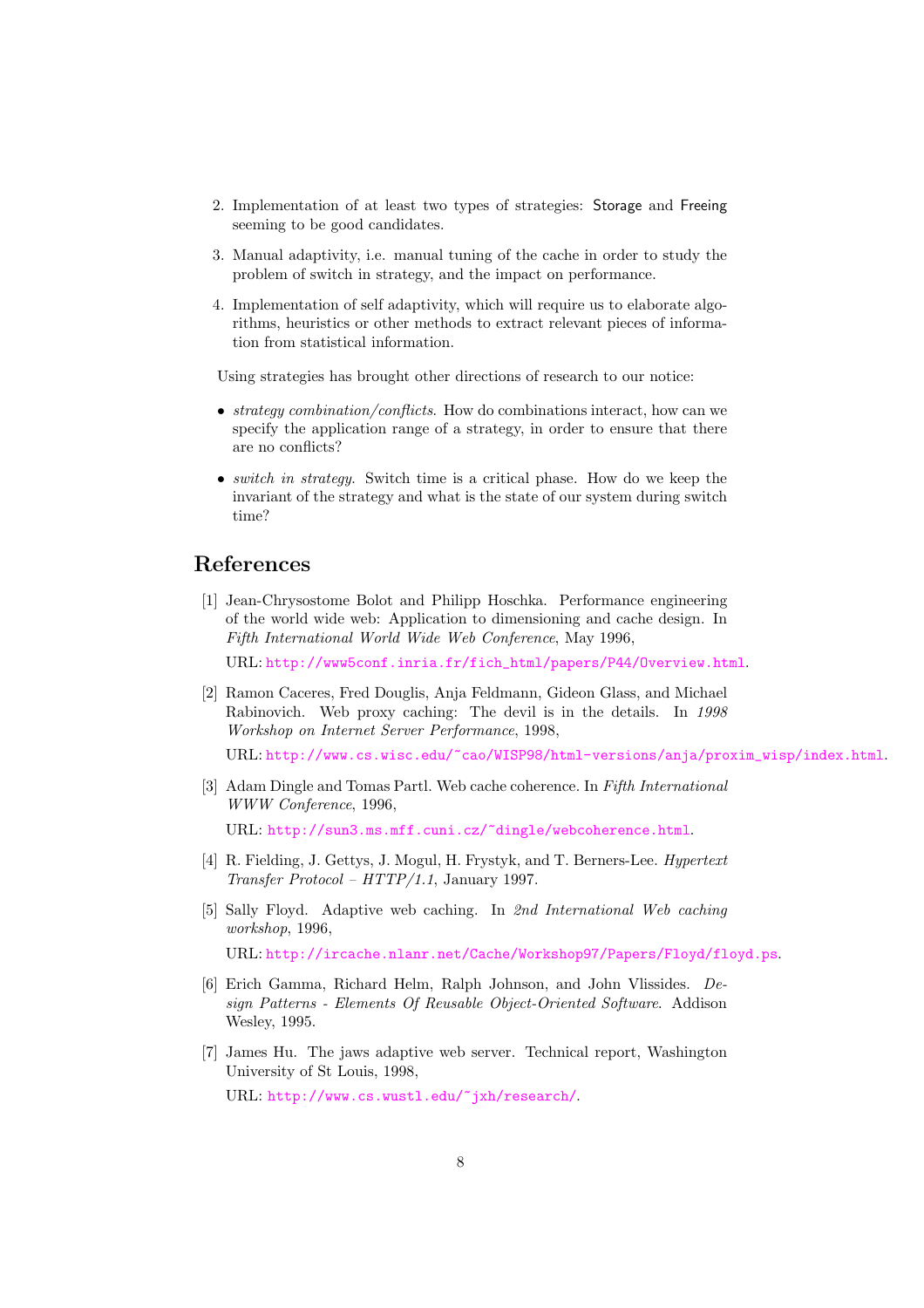- <span id="page-8-2"></span>[8] E. Douglas Jensen. Custom end-to-end qos for distributed object systems, URL: <http://www.realtime-os.com/lucent/>.
- <span id="page-8-1"></span>[9] Michael Jungmann and Thomas Paradies. Adaptive hypertext in complex information spaces. Technical report, Technical University of Ilmenau, 1997,

URL: <http://nero.prakinf.tu-ilmenau.de/~jungmann/ws-ht97-html/>.

- <span id="page-8-6"></span>[10] Chengjie Liu and Pei Cao. Maintaining strong cache consistency in the world-wide web. In Proceedings of ICDCS'97, pages 12–21, May 1997, URL: <http://www.cs.wisc.edu/~cao/papers/icache.html>.
- <span id="page-8-4"></span>[11] P. Lorezetti, L. Rizzo, and L. Vicisano. Replacement policies for a proxy cache. Technical report, Universit di Pisa, 1996,

URL: <http://www.iet.unipi.it/~luigi/caching.ps.gz>.

- <span id="page-8-7"></span>[12] Mesaac Makpangou and Eric Brenguier. Relais : un protocole de maintien de cohrence de caches web cooprants. In Proceedings of the NoTeRe colloquium, 1997.
- <span id="page-8-3"></span>[13] Luigi Rizzo. Replacement policies for a proxy cache. Technical report, UCL-CS, 1998,

URL: <http://www.iet.unipi.it/~luigi/lrv98.ps.gz>.

<span id="page-8-5"></span>[14] Margo Seltzer and James Gwertzman. World-wide web cache consistency. Technical report, Harvard University, 1996,

URL: <http://www.eecs.harvard.edu/~vino/web/usenix.196/>.

- <span id="page-8-9"></span>[15] Consortium W3, URL: <http://www.w3.org/>.
- <span id="page-8-10"></span>[16] W3C. Jigsaw - web server platform, URL: <http://www.w3.org/Jigsaw/>.
- <span id="page-8-0"></span>[17] W3C. Propagation, caching and replication on the web, URL: <http://www.w3.org/Propagation/>.
- <span id="page-8-8"></span>[18] Duane Wessels. Squid. Technical report, NLANR, 1998, URL: <http://squid.nlanr.net/>.
- <span id="page-8-12"></span>[19] Stephen Williams, Marc Abrams, Charles Standridge, Ghaleb Abdulla, and Edward A. Fox. Removal policies in network caches for world wide web documents. In ACM SIGCOMM 96, pages 293–305, August 1996, URL: <http://ei.cs.vt.edu/~succeed/96sigcomm/>.
- <span id="page-8-11"></span>[20] Roland P. Wooster and Marc Abrams. Proxy caching that estimates page load delays. In WWW6 Proceedings, pages 325–334, April 1997,

URL: <http://www.cs.vt.edu/~chitra/docs/www6r/>.